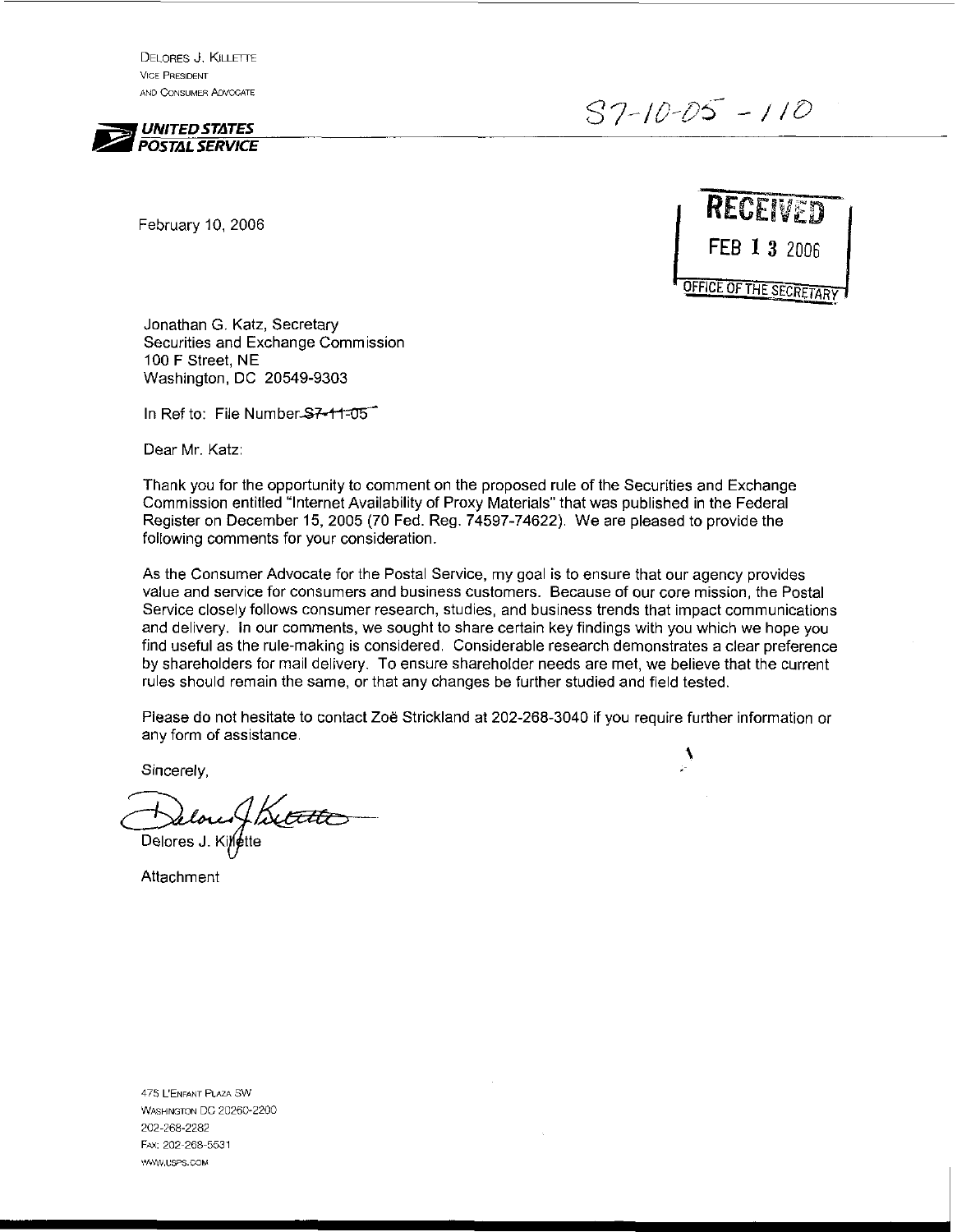# COMMENTS OF THE UNITED STATES POSTAL SERVICE ON THE PROPOSED RULE OF THE SECURITIES AND EXCHANGE COMMISSION REGARDING PROXY MATERIALS

The Securities and Exchange Commission (SEC) proposed rule-making changes the standards regarding how proxy materials are delivered to shareholders. Currently, issuers and other entities mail proxy materials to shareholders unless they have requested electronic delivery. Under the proposed rule-making, issuers could post the materials on a Web site and send a notice to each shareholder advising them how to access the online material, although shareholders can request mailed delivery. In essence, this changes the default mechanism for how materials are delivered.

The SEC requested comments on numerous questions related to the rule-making. We have organized our response in the following sections:

- Summary of issues;
- **.** Summary of issues;<br>**.** Background for our comments;
- Consumer expectations and preferences;
- Practical issues such as reliability of the new process, costs, and security; and
- Recommendations.

We have also attached a list of questions from the SEC notice that we feel are particularly relevant to our comments.

## SUMMARY

 $\bullet$ 

The Postal Service believes that the needs of shareholders should be a primary consideration for the rule-making. This includes shareholder preferences for how they receive their proxy materials, such as how or if they use the Internet, as well as how they process and trust information. It also includes significant practical considerations. The new process may not ensure that critical proxy materials are delivered to shareholders as reliably. It may also raise certain security risks for shareholders, and shifl costs to them. For these reasons, the Postal Service believes that further study is warranted and that additional modifications are needed to supply protections for shareholders. We present several recommendations that address these issues for consideration.

## BACKGROUND

For more than two centuries, the Postal Service has provided businesses and consumers a secure, reliable method of sending packages and letters. The Postal Service operates one of the largest, fastest, most secure communications network in the world, providing universal access for today's customers. Last year we delivered over 206 billion pieces of mail to 142 million delivery addresses. In 2005, the Postal Service deliveredwell over 100 million proxy statements to shareholders and institutional investors. Every year, as over a million new addresses are added and 17 percent of Americans move temporarily or permanently, the Postal Service processes 44 million change of address requests and forwards 3 billion pieces of mail, at no extra charge to the moving customer.

But today's Postal Service is not yesterday's Post Office. The modernworld of hardcopy and electronic communications requires continuous adoption of the latest technologies to increase efficiencies and improve customer service. We recognize the value of improving access and reducing the cost of providing customers with the information they need to conduct their financial affairs. In 2004, usps.com served over 250 million visitors, sold 90 million dollars in stamps, and provided mailing information and secure online transactions for purchasing postal products and services. These comments and recommendations are intended to address how the modern business environment can best provide both issuers and shareholderswith secure delivery of financial information today and in the future.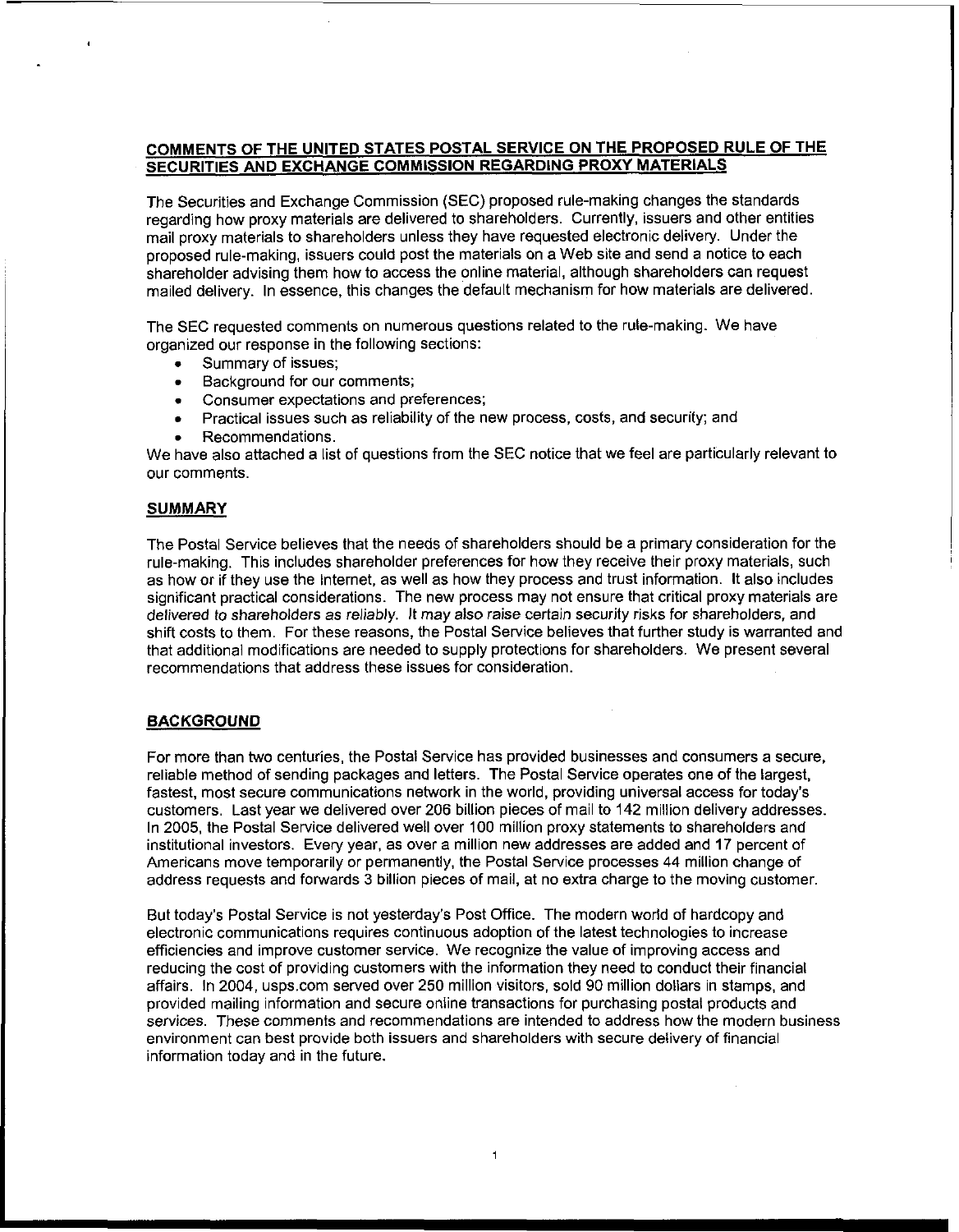## CONSUMER EXPECTATIONS AND PREFERENCES

The Postal Service believes that the SEC and issuers should closely examine and give strong consideration to consumer expectations and preferences. Given evolving technologies, a considerable amount of research and studies have been conducted in recent years regarding how consumers obtain and process information. Examples include studies on consumer trust in information and organizations; preferences related to hard copy and electronic documents; and Internet usage. Based on considerable data, it appears that consumers have a strong preference for hard copy, especially concerning documents that bear on trust and confidence. Proxy materials are often lengthy and complex, and contain important financial information or voting materials. Confidence in them is critical. Possible issues to consider include whether readers believe online documents are authentic or unaltered, and how online access bears on their confidence in the process or how the organization interacts with its customers.

## Trust is a major concern in today's business environment.

Trust has become one of the primary issues in today's business landscape. Corporations, government agencies, and other entities pay increased attention to customer and public trust in how they do business. Government, industry associations, and issuing firms should carefully consider the impact of the proposed rule on shareholder confidence in the documents, process, and issuing organizations.

Since its inception, the Postal Service has served as the trusted delivery agent for American businesses and consumers. The Postal Service operates under regulatory and policy standards which provide consistent controls for every piece of mail from pickup to delivery. Consumers recognize the value of this framework, and they trust it. Independent national consumer surveys conducted in 2004 and 2005 by the Ponemon Institute, a well-known researcher on privacy-related topics, ranked the Postal Service first for trustworthiness among government agencies and in the top ten among national corporations.

Recent studies have examined various drivers of consumer trust. One such driver appears to be how information is provided to consumers. Surveys conducted by the Ponemon Institute from 2003 -<br>2005 measured how consumers trust documents received in hard copy and electronic format. Documents from four industries were examined: retail banking, financial services, information technology, and brokerage & investment management services. Consumers were provided hard copy and electronic versions of various documents, including privacy notices, software licenses, and investor prospectus statements, and were asked if the message contained in each document could be trusted. In each industry, the trust level was higher for hard copy versus an electronic PDF file on a Web site. The brokerage industry demonstrated the largest gap: 72.4 percent trusted the electronic version, while 85 percent trusted the mailed hard copy prospectus  $-$  a gap of 12.6 percent.

#### Consumers have expressed certain preferences for printed documents.

In addition to trust, numerous studies report other reasons for consumer preference for hard copy. According to research conducted by Cap Ventures in 2003 entitled "The Future of Paper," only 20 percent of respondents chose electronic media as the most effective way to read financial or SECmandated materials. In an Online Banking study by the Ponemon lnstitute in 2005, only 17 percent would choose to view financial statements online without also having them mailed. Multiple studies by the Electronic Document Systems Foundation conducted in 2005 found that "Many customers insist on paper-based communications, and will continue to do so in the foreseeable future." In these studies, consumers cited privacy, security, and regulatory requirements as top concerns in favoring paper over electronic communications. One of their studies concluded that companies "will continue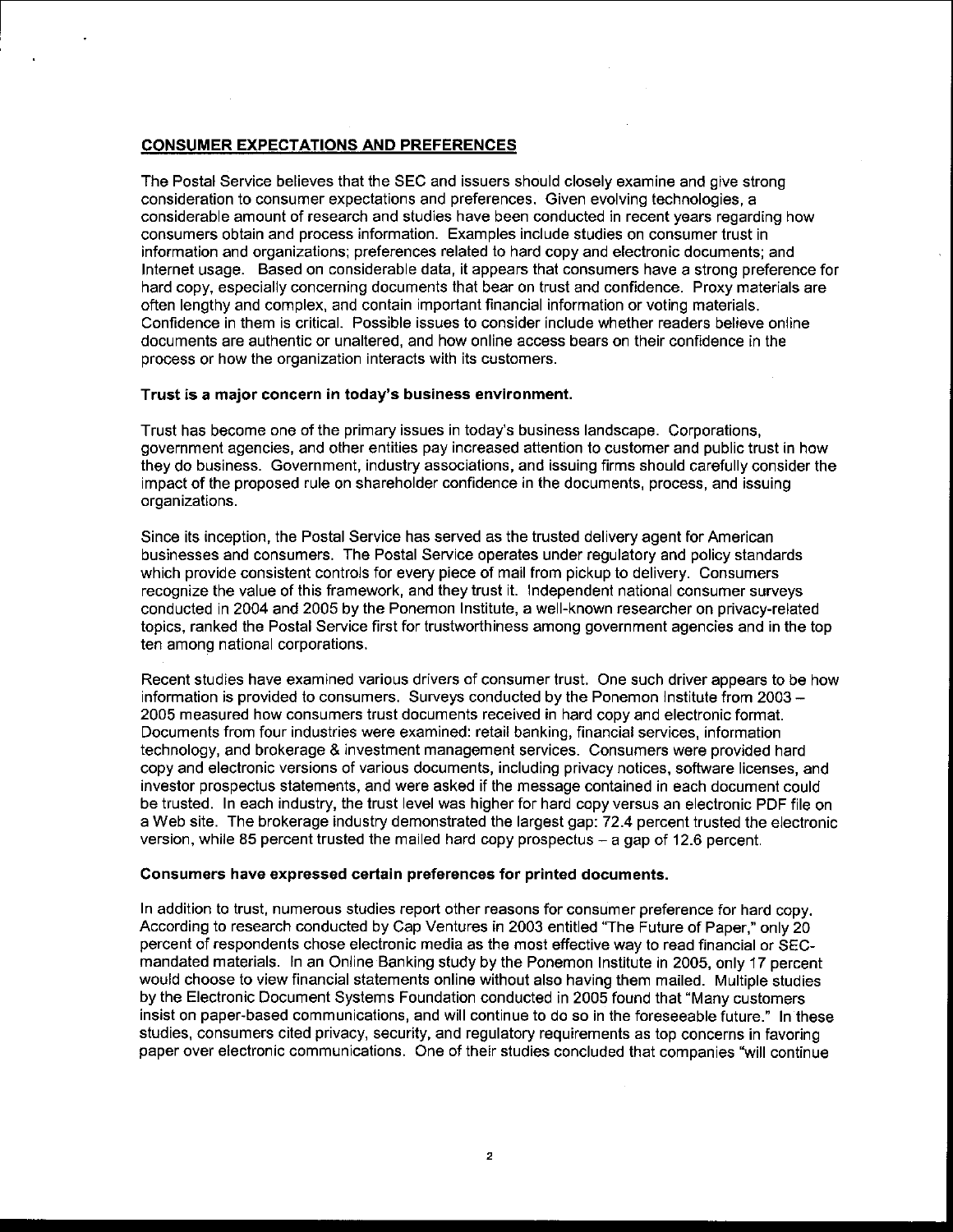to have to fund both paper-based and electronic communications channels in order to meet customer expectations."

Because onscreen information has become a common presence in everyday life, researchers have conducted studies to determine if reading information on paper was quicker and easier than reading the same information online. In 2001, Wayne State University conducted experiments that noted significant differences between reading online and reading hard copy. Researches found that reading hard copy was 10 percent to 30 percent faster than reading the same material online. The study reported one reason for the gap was that online readers often lost their place when reading long lines of text online, while hard copy readers were able to keep better track of their place in the text. A study by InsightExpress that came out this year found that 68 percent of consumers don't read any magazines online, saying that "the physical presence of paper brings credibility.'' lnternet access to online presentation of financial information has been common for two decades, but investors continue to make investment decisions based on reading and analyzing printed text on multi-page newsprint documents delivered daily, such as the Wall Street Journal.

The government has examined this issue as well. The Electronic Signatures in Global and National Commerce Act of 2001 directed the Department of Commerce (DOC) to report to Congress on the relative effectiveness of traditional and electronic mail for delivery of records. The DOC reported consumers continued to prefer traditional mail for the delivery of some records. Afler independent research and review of comments received, the report compared both systems for universal access, reliability, authentication, and privacylsecurity. The report concluded. "[electronic] benefits do not mean that electronic communication provides the same degree of reliability and universal access that is currently provided by traditional mail."

The Postal Service has also completed research in 2004 and 2005 regarding consumer preferences. Some studies found, consistent with the above research, that certain consumers prefer delivered documents over lnternet access. According to the "Value of Mail in A Multi Channel World" study, 63 percent of respondents voiced concern about the security of financial transactions over the lnternet. 75 percent valued the privacy of mail and 67 percent considered that mail is easier to deal with than email. The "Mail Moment Consumer Research Study" found that, compared to the lnternet. 86 percent believe mail is more private and personal, 71 percent believe mail is a better way to keep up to date, and 70 percent believe mail is easier to use.

The Postal Service has also found that, depending on the consumer and transaction, other consumers prefer both mail and lnternet access. In these instances, consumers are better prepared to conduct certain transactions on a Web site if they receive similar information by mail. In one study, we found that consumers who receive a catalog or direct mail piece from a retailer or mail order company spend more time, make more purchases, and spend more money than consumers who do not receive a catalog or direct mail piece. In another study, we found that consumers who receive a direct mail offer for a credit card apply for the credit card more often, and apply at competitor's sites less often, than those who receive the offer by email or by a banner ad. In both cases, direct mail better prepares consumers prior to a visit to a Web site. They can consider the offer longer and are able to assess options better, allowing them to spend their time while on site on conducting the transaction. Consumers who do not receive the mail must spend their time on both getting prepared to conduct the transaction and then conducting the transaction, and may not be able to consider the transaction as much or as carefully as those who receive the mail before the visit.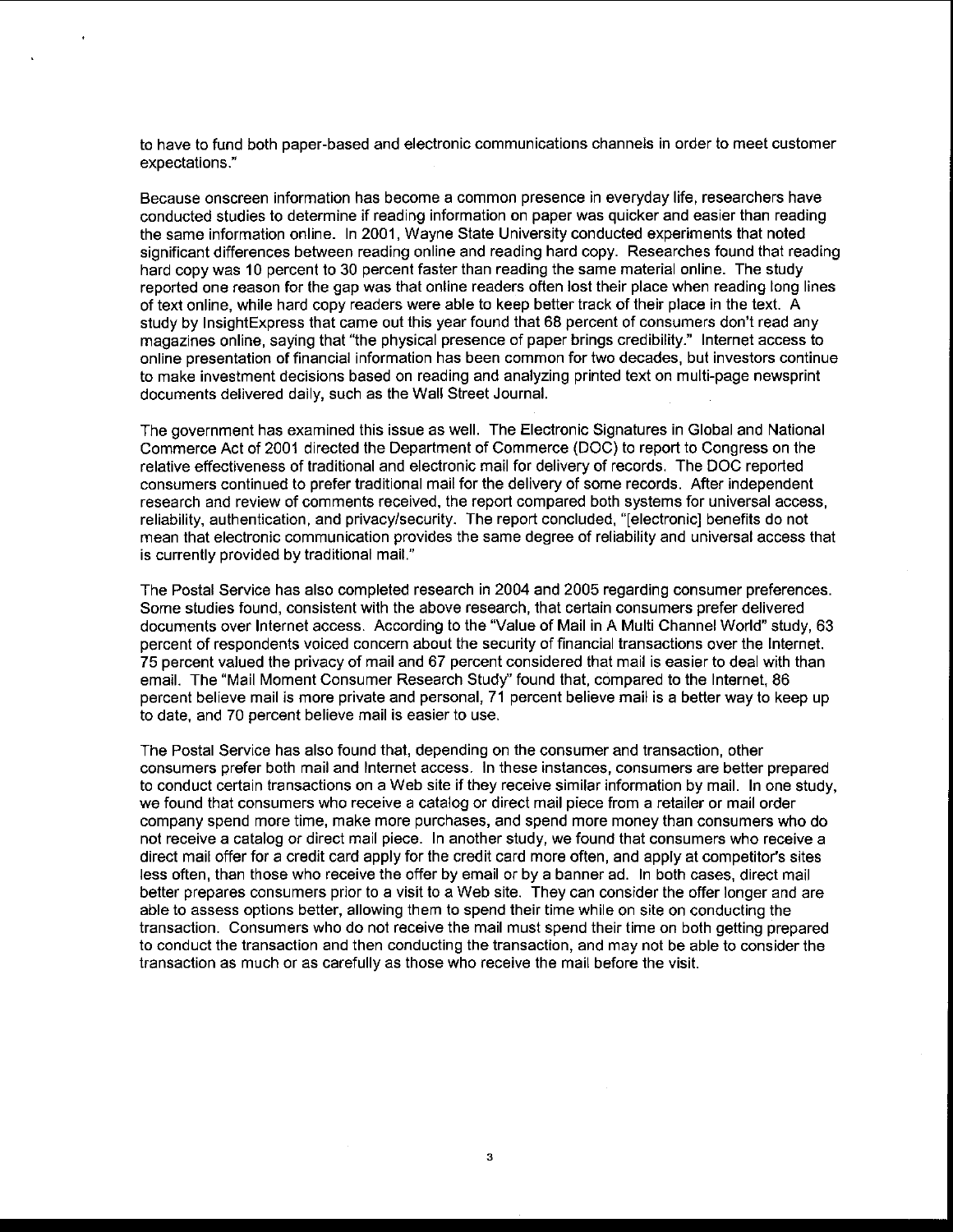## Many shareholders do not have access to the lnternet or do not prefer to use it for these purposes.

The Postal Service commends the SEC's commitment to retain printed document delivery for any shareholder who wants it. Electronic delivery is now available for all investors who are willing and able to make that choice. It is important to consider, however, how changing the default standard may impact other shareholders who do not have this option or preference.

Fundamental issues to examine include how many shareholders have or do not have lnternet access, and, for those who do, how many still prefer mailed delivery over downloaded materials. **As** part of this analysis, the different types of investors who are not currently using lnternet access to obtain their materials should be considered. First, there are many investors who lack access to the lnternet. 25-30 percent of American households are not online, according to current estimates, and this figure includes current investors as well as potential future investors. The Pew lnternet Project (PIP) reports 63 percent of Americans 65 and older are not online. Ongoing PIP studies of lnternet penetration have identified a stable core percentage of households making a deliberate choice to forego lnternet access. What happens to all the shareholders who do not have lnternet access if they receive the proposed notice and fail to request mailed delivery? Second, PIP studies have shown that many Americans who do have lnternet access have chosen a cafeteria approach, using the lnternet only for specific limited activities rather than adopting a totally online lifestyle. lnternet penetration is thus not necessarily a good proxy for shareholder preference.

## PRACTICAL ISSUES FOR CONSIDERATION

As the rule-making indicates, there are many aspects of the new process that will need to be considered and clarified to ensure the process is effective. Under the proposed rule, issuers and other entities could choose to use the new process and send a notice to all shareholders that proxy material is available on an lnternet site or by mail upon request. The rule-making does not specify whether the notice should be sent via First-Class Mail® or postcard. It also does not specify if in subsequent years the notice must continue to be mailed. Instead, it requests comments on possible requirements for providing it by the same delivery method used by the recipient to obtain their proxy materials, whether electronically or by mail. Proxy materials would be made available on an lnternet site for shareholders to download, but requirements for controlling shareholder access to the site were not detailed, and requirements for protecting shareholder personal or preference information were not included.

This process raises several practical considerations that the SEC and issuers should consider as they evaluate the rule-making. Examples include consumer understanding of the process and notice; the reliability of the proposed access mechanism; costs and who bears them; and various privacy and security issues.

#### Consumers may not understand the new process and notice.

The SEC should carefully examine how shareholders will understand the new process, and take into account that not all shareholders will do so when they first receive the new notice. Existing mailed proxy statements and similar investment documents are immediately recognizable by recipients. If notices are provided by First-Class Mail or postcard, even with suggested standard language, it is likely some shareholders will not read it closely or understand the implications. Shareholders may, for instance, scan the notice and consider it to be advertising mail (which often also has bold print), and not understand that it will serve as a replacement for proxy materials unless they take action. In that case, shareholders may fail to request mailed notices, if that is their preference, and may not access materials on the lnternet either. Shareholder understanding should increase over time based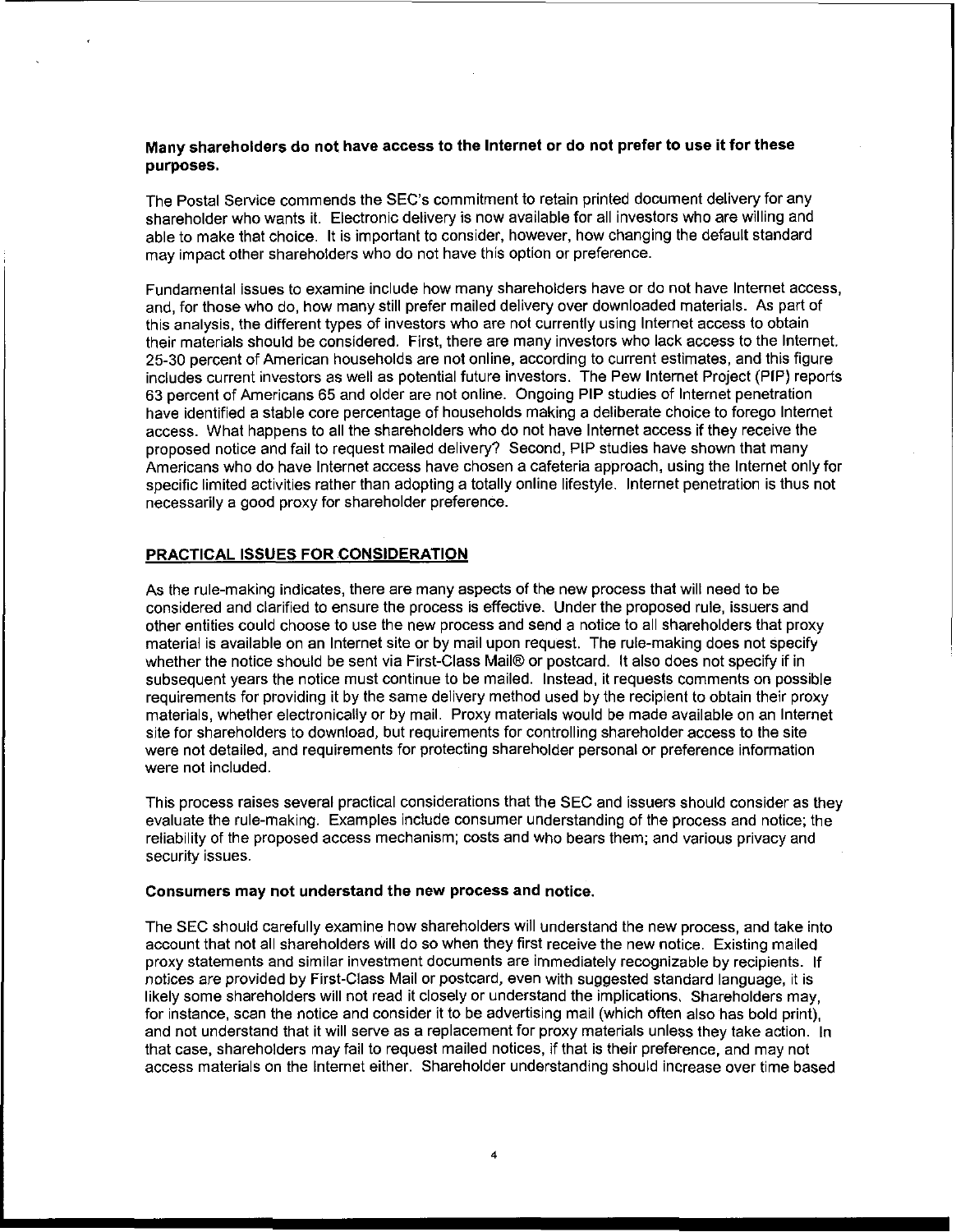on communications with their financial advisors, or if subsequent mailed notices are required on a periodic basis, but it is unlikely that all shareholders will understand it based on one notice.

## The proposed method of delivery may be less reliable so that shareholders do not receive needed information, especially over time.

The Postal Service has served as a reliable delivery vehicle for many decades. In 2005, the Postal Service delivered fifty percent more mail to 32 million more addresses than it did 20 years ago. In order to ensure accurate and reliable delivery, the Postal Service maintains a continuously updated database of mailing address changes and forwarding instructions. This ensures the convenient delivery of mail to the recipient at their selected address.

There may be delivery and forwarding problems if issuers can choose, based on a non-response to a mailed notice, to rely on a shareholder's email address on record for sending subsequent notices. Email does not currently maintain an equivalent record of reliable performance. Email addresses can change frequently, and there is no email forwarding service similar to mail forwarding. Even if emaii addresses are current and valid, several recent studies have shown that a significant percentage of permission-based emails are bounced or deleted by lnternet Service Providers (ISPs). According to several recent studies by Pivotal Veracity and other email deliverability consulting services, almost 22 percent of opt-in emails are deleted, bounced or misrouted by 16 major ISPs. In addition, consumers tend not to access email as frequently, which could be a problem for time-sensitive materials. According to Postal Service research, 98 percent of consumers collect and sort their mail daily, while only 78 percent of online consumers access their email account daily.

A recent example regarding the importance of reliable delivery involves the aftermaths of Hurricane Katrina. The SEC Web site announced that the Postal Service listings of Louisiana Zip Codes with temporarily suspended delivery service would be used to determine eligibility for extensions of legally required deadlines. While mail delivery has not been similarly suspended for many decades, the Postal Service standard practices were available and universally understood. Under the proposed rule-making's dependence on universal lnternet availability, there would be no similar entity to determine if a particular firm, ISP, or geographic area's interruption of service would be eligible for a similar extension.

#### Costs may not significantly decrease, but will be shifted to shareholders and others.

The SEC understandably seeks information relating to cost savings and shifts related to the proposal. We suggest there are two aspects to consider: the extent of cost savings for issuers, and the extent to which costs will shift to shareholders and businesses.

In the rule-making, the SEC included certain estimated costs for issuers. For example, the rulemaking estimates that issuers incur an average of approximately 5 dollars for printing and 95 cents for postage to print and mail proxy material packages. It is likely that this estimate reflects issuers' costs for mass production printing and volume purchases of paper. The estimate also reflects substantial fixed costs for annual report design and preparation, and issuers would continue to bear such costs under the proposed rule even if only one printed copy were requested. Per unit costs are likely to increase, however, because of lower volumes and more erratic mailing schedules (and potential loss of postal discounts) that will result from mailing to only some shareholders on a request basis. The SEC should consider how these per unit cost increases impact cost savings. Likewise, other estimated costs not yet raised by the SEC rule-making should also be considered. This includes estimates of costs to the issuer for making the material available online, or for responding to potential increases in customer service inquiries and IT helpdesk support as the change is implemented. Another example includes estimated costs to the issuer for printing and mailing proxy materials on short notice to investors who request it.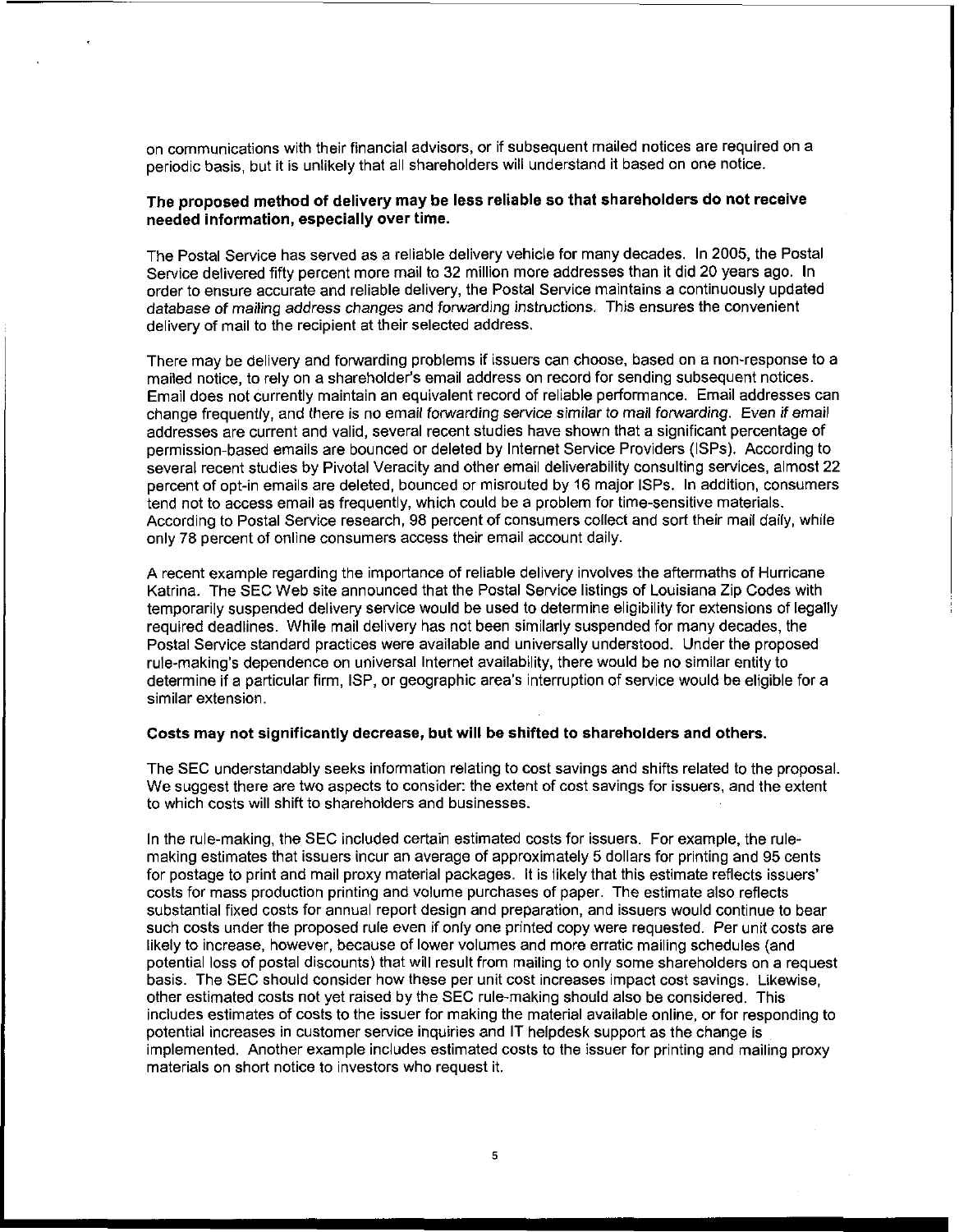In addition to performing a deeper analysis of issuer cost savings, the SEC should also carefully consider the extent to which costs will be shifted, and what those costs might be. The SEC proposal acknowledges that some may print the materials, entailing paper and printing costs. Currently shareholders do not bear printing or mailing costs, except as a possible pass-through cost from issuers. Printing at home is relatively inefficient and costly. While the commonly used home inkjet printers are low cost items, the required cartridges are not. Whatever the reason, studies show that consumers are reluctant to print lengthy documents from their home computers, even though, as described above, consumers prefer to review hard copy materials. According to studies conducted by the Ponemon Institute, 38.5 percent of consumers will not print a document more than three pages to their local printer, and 29.5 percent will never print to a local printer. It is possible shareholders might download documents onto a disk and print them at a print shop, but this is inconvenient and also costly. According to the Web sites of major national print shops, the average costs for printing electronic documents are typically eight to ten cents per black and white page, and 75 to 85 cents per color page. A proxy package of 24 downloaded color pages could cost as much as 18 dollars for single-sided printing of loose unbound pages.

Since research shows few consumers will print lengthy documents at home, and printing via print shops can be costly and inconvenient, some shareholders may accomplish that printing with equipment and materials available at their small business or corporate workplace. The personal use of lnternet access and printing resources at the workplace is not a savings, but a cost transfer to an unwitting provider that probably also includes a substantial per unit increase. Whatever the cost required for printing supplies and paper, whether accomplished at home or at the workplace, the cost of printing has probably not been saved but merely transferred. The net result is that either shareholders will not access hard copy documents to increase their understanding of the material, or printing costs will be transferred to them or some other entity.

#### **There are potential security concerns related to both the mailed notice and Internet access.**

The security of personal and financial communications has become a critically important issue to consumers and businesses. There are two aspects of the proposed rule-making that relate to security which should be carefully considered for appropriate modification. The first is the security of the mailed notice that describes how material may be accessed on the Web. The second involves security issues related to the Web site.

With regard to the mailed notice to shareholders, as mentioned, it is unclear whether the mailing should be done by a postcard or by First-Class Mail. When the proposed rule-making was introduced at the open meeting on November 29, 2005, the Chairman indicated that "companies, and others sending proxy statements, would have to provide postcard notice to each investor that proxy materials are available on a specified Web site." Media coverage reported that the notice "could be the size of a postcard." The proposed rule-making itself includes no mention of using a postcard, or that the notice could be postcard size, but it does provide estimated postage rates that could mean a notice in postcard format would be permitted.

As an initial point, the SEC should examine whether its suggested required language for the mailed notice could be printed within the message area of a post card. The proposed rule-making takes a full page to present the required language that must be prominently placed in bold-face type on the notice.

On a more fundamental level, however, there are privacy and security issues associated with the notice that should require the use of a sealed First-Class Mail envelope. While both a postcard and sealed envelope notice would display the addressee's name and address, only a postcard would also display that the addressee was a shareholder of a certain corporation, and how to access proxy materials about that corporation on a provided Web site address. This is precisely the sort of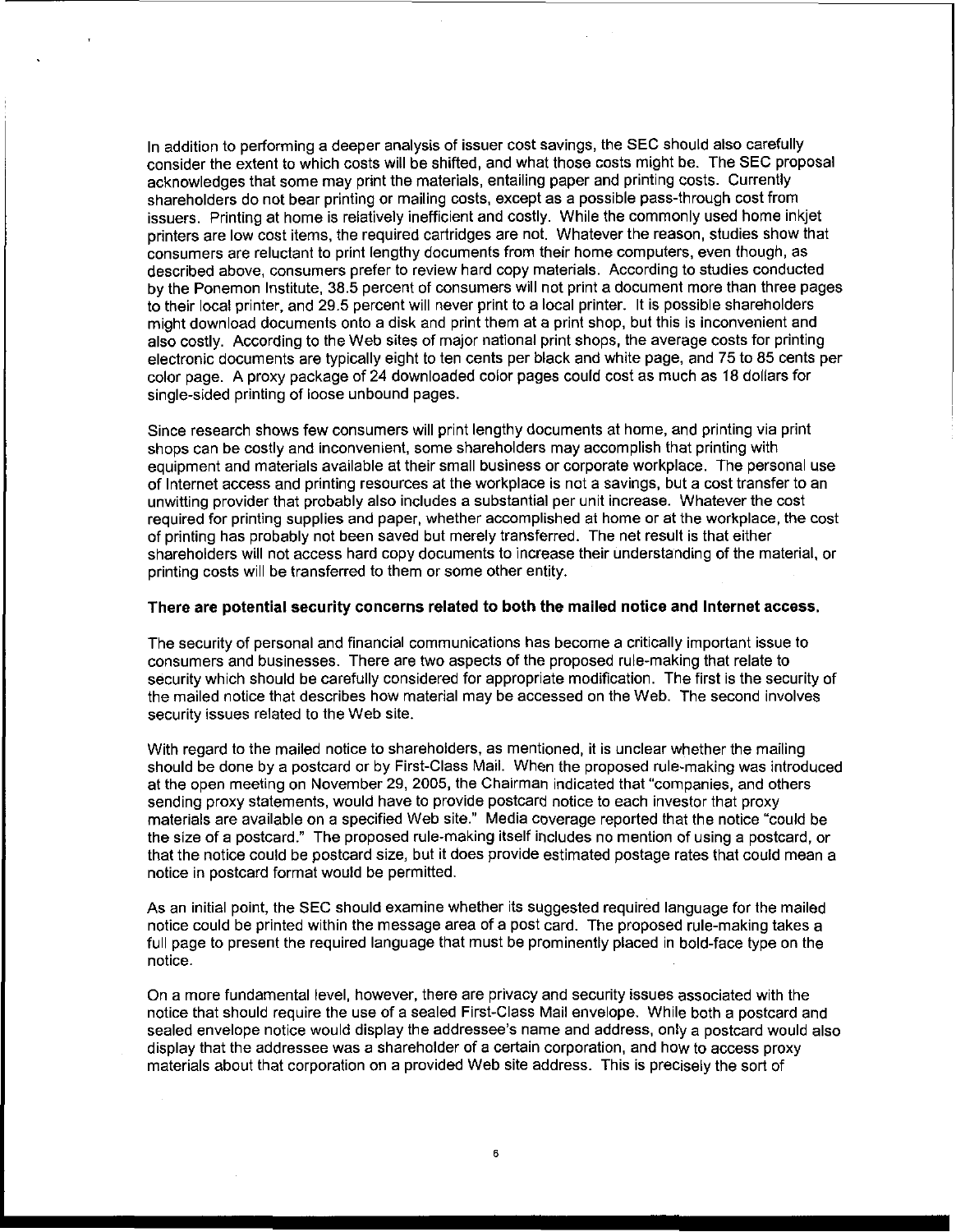personal financial information deemed inappropriate for postcard mailings by many government, industry, and consumer groups, including the following examples:

- . Florida's Attorney General's Web site (and several other state Web sites) advises consumers to "Never put your credit card or any other financial account number on a postcard or on the outside of an envelope."
- The Health Insurance Portability and Accountability Act of 1996 (HIPAA) recommends "sending medical information to a patient in a closed envelope rather than on a postcard." ä
- $\cdot$  In his 2004 report, "Personal Data Leakages and Consumer Privacy," privacy pioneer Dr. Alan Westin cites British insurer Prudential's mailing to policyholders of 250,000 unsealed promotional postcards that contained personal data as a deliberate data privacy exposure incident, rather than an inadvertent data security leakage.
- We understand that financial institutions that comply with the Gramm-Leach-Bliley Act do not print any personal or account information on a postcard.

In contrast, First-class Mail is contained in a sealed envelope that is fully protected by Postal Service regulations and traditions.

With regard to Internet access, the SEC poses several questions regarding the security of the Web site where the proxy material will be posted. These questions warrant further consideration if the proposal is implemented. As the SEC indicates, some of the issues concern how shareholders access the site, such as by registration, and what privacy policies or authentication requirements apply. In addition, we believe security issues should be reviewed that relate to online shareholder databases which might include account informationor any contact information such as phone numbers and email addresses. Security breaches of online data have received enormous public attention and concern. This last October, afler an online brokerage site was hacked and looted for thousands of personal identities, the SEC Web site was updated to include stronger cautions about recent trends in online threats related to investment and securities. Clever counterfeit phishing sites have been launched that are designed to fool customers of trusted organizations into providing personal financial information. As a result, a variety of surveys reflect reduced consumer trust in some online activities, and, in certain cases, in associated organizations or industries.

Online proxy voting raises particular security concerns. John R. Engen, author of "How ICracked Proxy-Vote Security" in the February 2003 issue of Corporate Board Member magazine, wrote about the security issues associated with online proxy voting. After accidentally transposing two digits in his. "control number" Mr. Engen was able to vote an online proxy for a company in which he held no shares. Several security firms recommended an examination of voting procedures by an elections inspector. A voting site maintained by a transfer agent for registered shareholders was also recently the source of reported problems.

 $\overline{7}$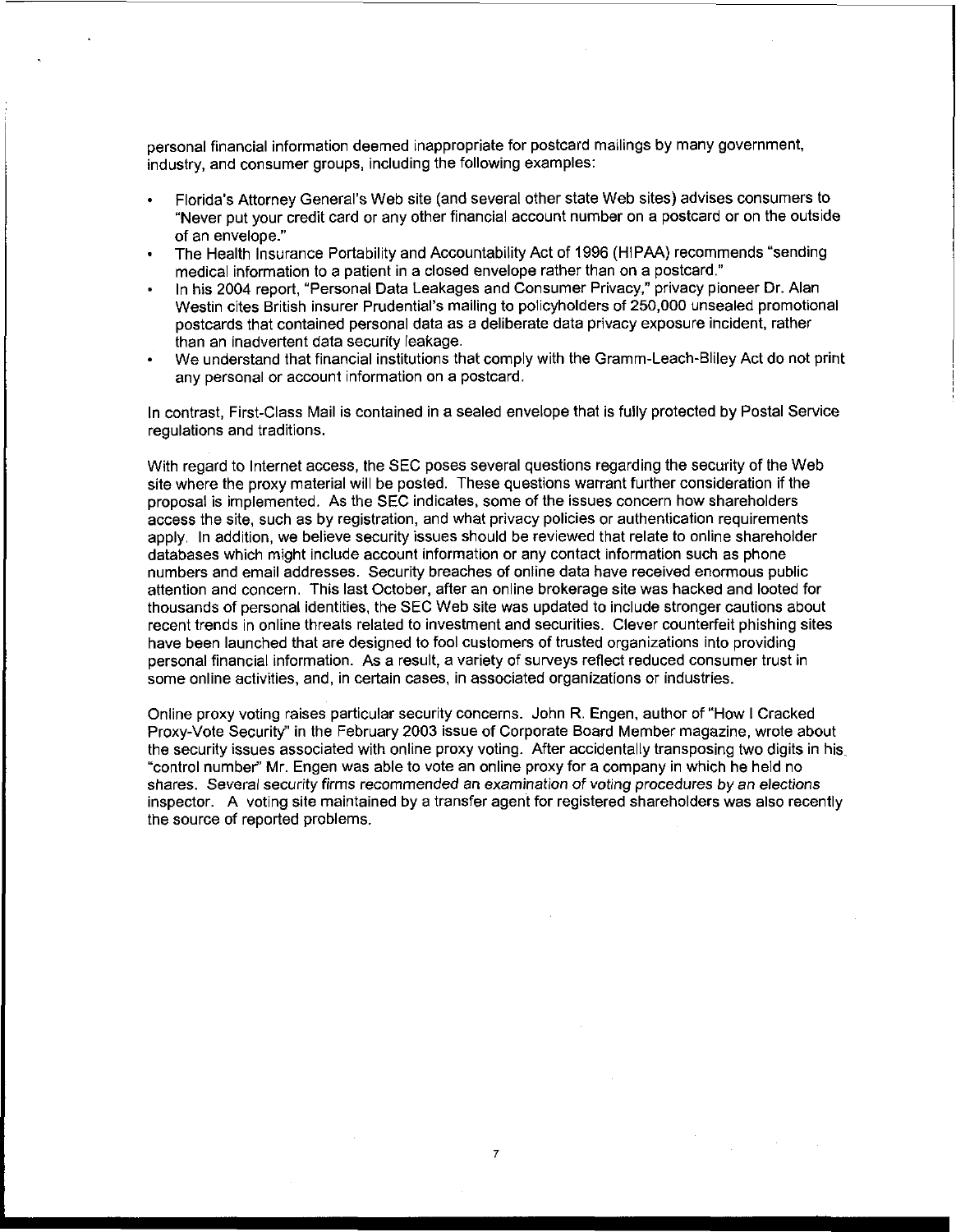## POSTAL SERVICE RECOMMENDATIONS

**1.** The existing rule should be maintained because it reflects likely shareholder preferences, it provides reliable and secure delivery recognized by shareholders, and it does not shift increased costs to shareholders and other entities.

The Postal Service recommends the existing rule be maintained and the proposal not be adopted in its present form. The current default mechanism for delivering materials best reflects known consumer preferences. Mailed proxy materials should continue as the default for delivering proxy information, with an option to choose lnternet access, rather than the reverse as proposed. There is considerable and extensive research showing many consumers prefer to receive hard copy mailings of complex financial documents, such as proxy materials, rather than accessing them electronically. Considerations like reliability, security, and cost also favor the default. We believe that the SEC rule should reflect this preference - that the needs of shareholders should be a primary concern of all parties.

It is insufficient that shareholders can affirmatively request mailed proxy materials. The research is equally clear that consumers typically ignore such choice mechanisms, so that whatever default is established tends to be implemented. There is widespread discussion of the causes for the consumer inaction, from confusion to apathy. But it is widely accepted that most consumers fail to express a preference.

When consumers are asked by mail, phone, or electronic means to express their preference for either of two options, the great majority choose neither. Industry research shows a similar tendency for most investors to consistently decline opportunities to express a preference. This behavior is consistent whether the preference is to provide or withhold consent to any option. This lack of preference results in the default becoming the de facto selection, and for that reason the default option is critical

According to a study by Rubin and Lenard entitled "Privacy and the Commercial use of Information," most consumers fail to act when faced with opt-in and opt-out decisions, finding that only 5 percent opt-in or out, with 90 percent taking no action at all. The study concludes that "consumers tend not to change the default, whatever it might be ...the available evidence indicates that the vast majority of consumers accept the default." Similar findings have been reported by various speakers before Congressional committees. When noted law professor Fred Cate testified before the 2001 Senate Hearing on lnternet Privacy, he said, "We don't want to take the time to make those decisions." He noted further that two large companies tested the response rates to opt-in and opt-out by sending email messages to statistically similar subsets of their respective customer bases. One email said that the customer's personal information would be used unless the customer opted out; the other said the information would not be used unless the customer opted in. In both tests, the response rates were the same - customers did not respond to either.

The current default mechanism reflects shareholder needs and preferences, and should remain the same.

## **2.** The proposal should be postponed while further analyses of the impact on shareholders is completed.

The Postal Service recommends postponing a final rule to permit the completion of impact assessments. Shareholder issues that need further study include the time and materials required to educate shareholders on the change (including the effectiveness of the format and language of the new notice); the potential for increased or decreased participation and response rates; and the effect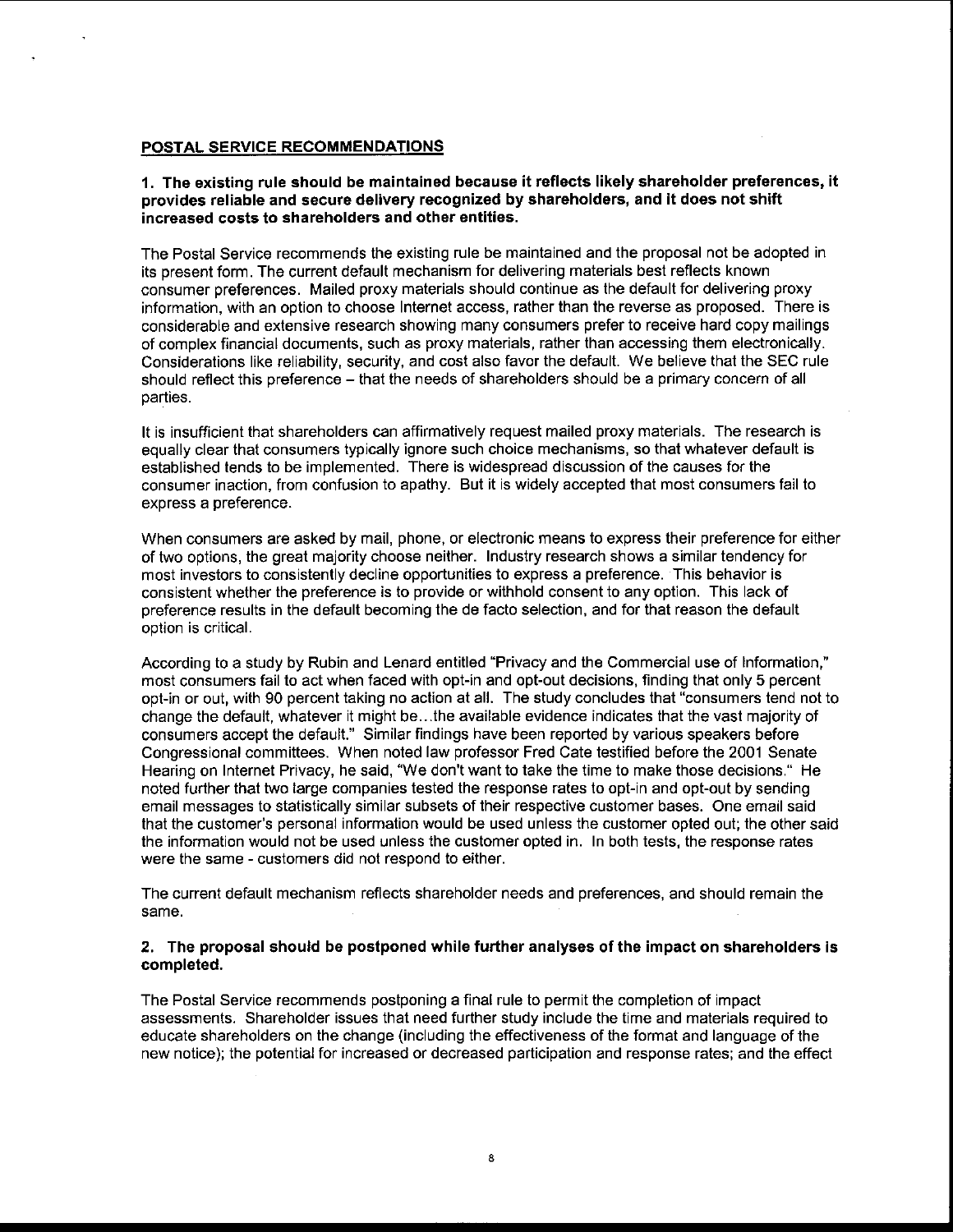of changing the default channel on shareholders who decline to express a preference, including those who do not have or use lnternet access.

The SEC should consider approving a test mailing of proposed notices to a broad cross-section of shareholders. Such a pilot would provide tangible data on the impact of the proposed process on response or participation rates that could support adoption or modification of the proposal.

Further study may demonstrate that all statements currently mailed should continue to be mailed until shareholders express a preference for electronic access. Alternatively, issuers could be required to set up an automated process to mail materials to shareholders who have not downloaded their proxy materials.

## 3. All mailed notices should be sent in First-Class Mail envelopes.

The Postal Service recommends the proposal be modified to require that all notices be mailed in sealed First-Class Mail envelopes. We base this recommendation on three reasons. First, the space required for clearly presenting the information specified by the SEC would appear to exceed a postcard's usable message area. Second, shareholders are more likely to read and understand the notice and associate it with previously mailed statements. Third, and most important, the information presented is of a personal financial nature. Such materials should be contained in a sealed First Class Mail envelope, rather than the back of a postcard, to ensure appropriate privacy and security protections.

## **4.** All notices should be mailed at least annually.

The Postal Service recommends the proposal be modified to make it clear that notices must be mailed at least annually. Without a periodic mailing, it is more likely that the issuer will lose track of the shareholder altogether, or not be aware of the shareholder's preferences either initially or as they may change. The fundamental contact information for shareholders is their mailing address of record. National address change and mail forwarding information is securely maintained and updated daily by the Postal Service. In contrast, other delivery points, such as email addresses and cell phone numbers, are impermanent and fluid. There is no equivalent secure universal directory and update service for email addresses, URLS, domains, or ISPs. For all of these reasons the Postal Service believes that it is inappropriate to assume that shareholders who do not respond to a single mailed notice have impliedly consented not to receive further mailed notices. Annual notices will also provide a mechanism for shareholders who wish to alter their preferences.

## **5.** The **SEC** should explore hybrid solutions for shareholders who prefer a combination of mail and electronic data.

The Postal Sewice recommends the SEC explore other options for delivering proxy materials. The proposal presents two mutually exclusive options. It describes investors as either receiving information in electronic format via the lnternet channel or in printed format via the mail channel. Many investors already use the lnternet channel to obtain information in electronic format. They use sophisticated software to search and analyze the information electronically, and can then choose to print some or all of the information. A second group have different preferences, and want the mail channel for delivery. While they prefer the printed format for some uses, they would also prefer the electronic format for sophisticated searches and analyses. As an example, under current rules, proxy statements mailed to shareholders can also include a duplicate version in CD-ROM format. Such a hybrid mailing would provide the benefits of electronic information without foregoing mail reliability and security. This is also consistent with our research findings about how consumers get increased value from catalogs through both mail and electronic channels.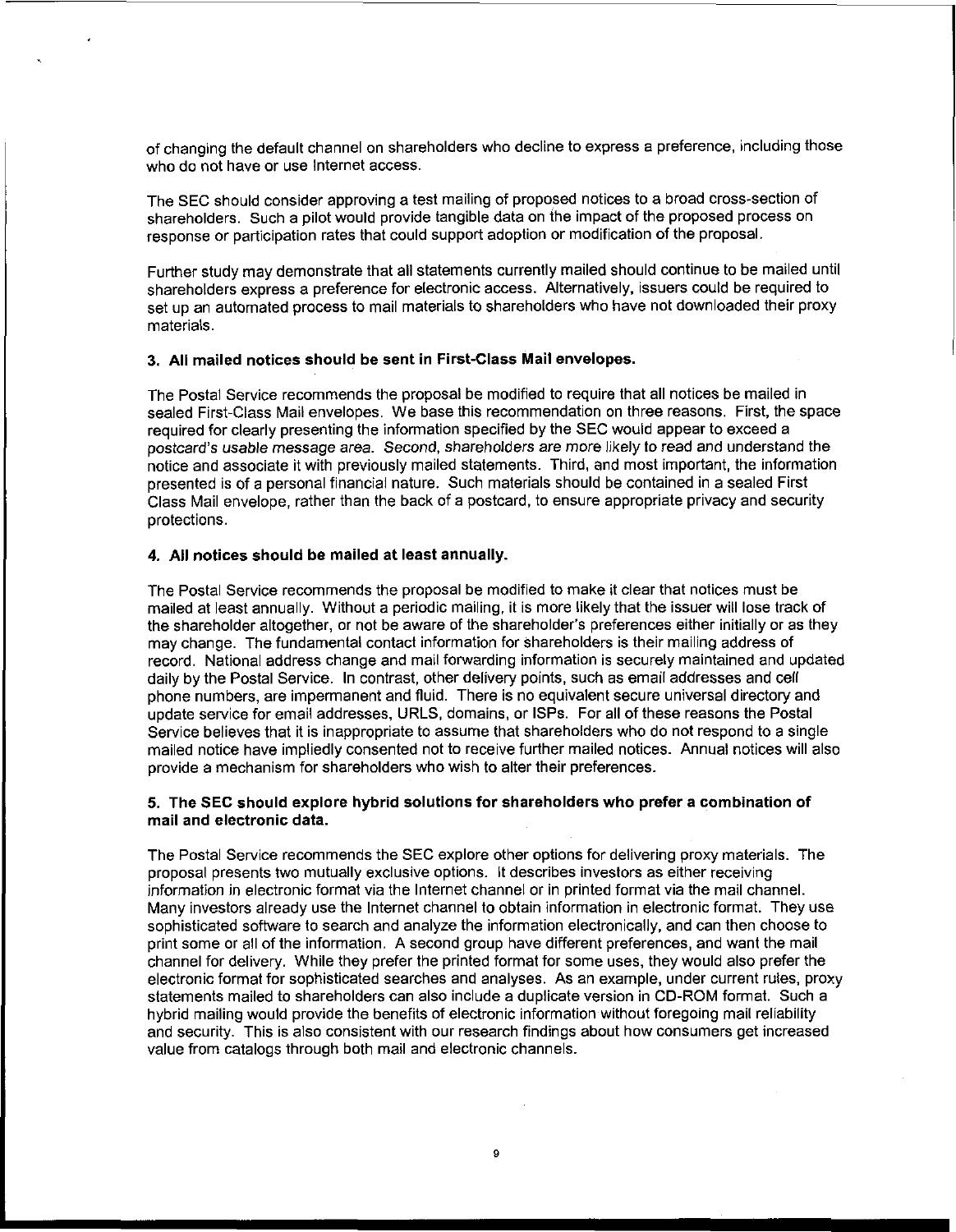## ATTACHMENT - SEC QUESTIONS RELEVANT TO USPS COMMENTS

Is the means by which most shareholders access the lnternet sufficient to access lengthy documents such as annual reports, proxy statements, and information statements? Would investors be excessively burdened by having to download and print these documents? (SEC proposed rulemaking, 70 FR 74600)

Should the proposed model instead be based on obtaining a shareholder's consent? If so, what type of consent should be required (e.g., should a shareholder's affirmative consent, implied consent, or other type of consent be required?) and should any disclosure be required in connection with the request for consent? If so, what disclosure should be required? (SEC proposed rule-making, 70 FR 74600)

Are the proposed means by which a shareholder can request a copy of the proxy materials appropriate? Should the issuer's provision of an e-mail address from which shareholders can request copies be optional? Should the rules expressly reference other appropriate means by which shareholders can request a copy of the proxy materials? Should the rules specifically require that the issuer provide shareholders with a postage-paid, pre-addressed reply card to request a copy of the materials? (SEC proposed rule-making. 70 FR 74602)

Should we require or permit additional information in the Notice of Internet Availability of Proxy Materials? For example, if the issuer is aware that a proxy contest is being effected, should it be required to indicate in the Notice that such a contest exists? Also, if the issuer recommends a vote in opposition to a shareholder proposal, should it be required to state that the proxy statement contains the shareholder's statement in support of the proposal? Should we permit the Notice to include a request for the shareholder's affirmative consent to future electronic delivery of the Notice? (SEC proposed rule-making, 70 FR 74602)

Should we permit materials in addition to the proxy card and a return envelope to accompany the Notice of lnternet Availability of Proxy Materials? If so, what types of materials should we permit? For investment companies, should we permit a copy of the company's current prospectus or profile to accompany the proxy card and Notice? (SEC proposed rule-making, 70 FR 74602)

Should the rules, as proposed, permit an issuer to furnish a proxy card and the Notice of lnternet Availability of Proxy Materials to shareholders separately and through the use of different media, subject to the proposed limitations? If not, why not? (SEC proposed rule-making, 70 FR 74602)

Would it be more appropriate to require that the proxy card always be furnished together with and through the same delivery means as the Schedule **14A** proxy statement and the annual report to shareholders? For example:

If the proxy card was furnished electronically, the proxy statement and annual report to shareholders also would have to be furnished together with the proxy card electronically, regardless of the means by which the Notice of lnternet Availability of Proxy Materials was furnished;

Or if the proxy card was furnished in paper, the proxy statement and annual report to shareholders also would have to be furnished together with the proxy card in paper, regardless of the means by which the Notice of lnternet Availability of Proxy Materials was furnished.

Conversely, should we require that the proxy card always accompany the Notice, regardless of the manner in which the proxy statement and/or the annual report to shareholders was furnished? Please provide support for your position. (SEC proposed rule-making, 70 FR 74602)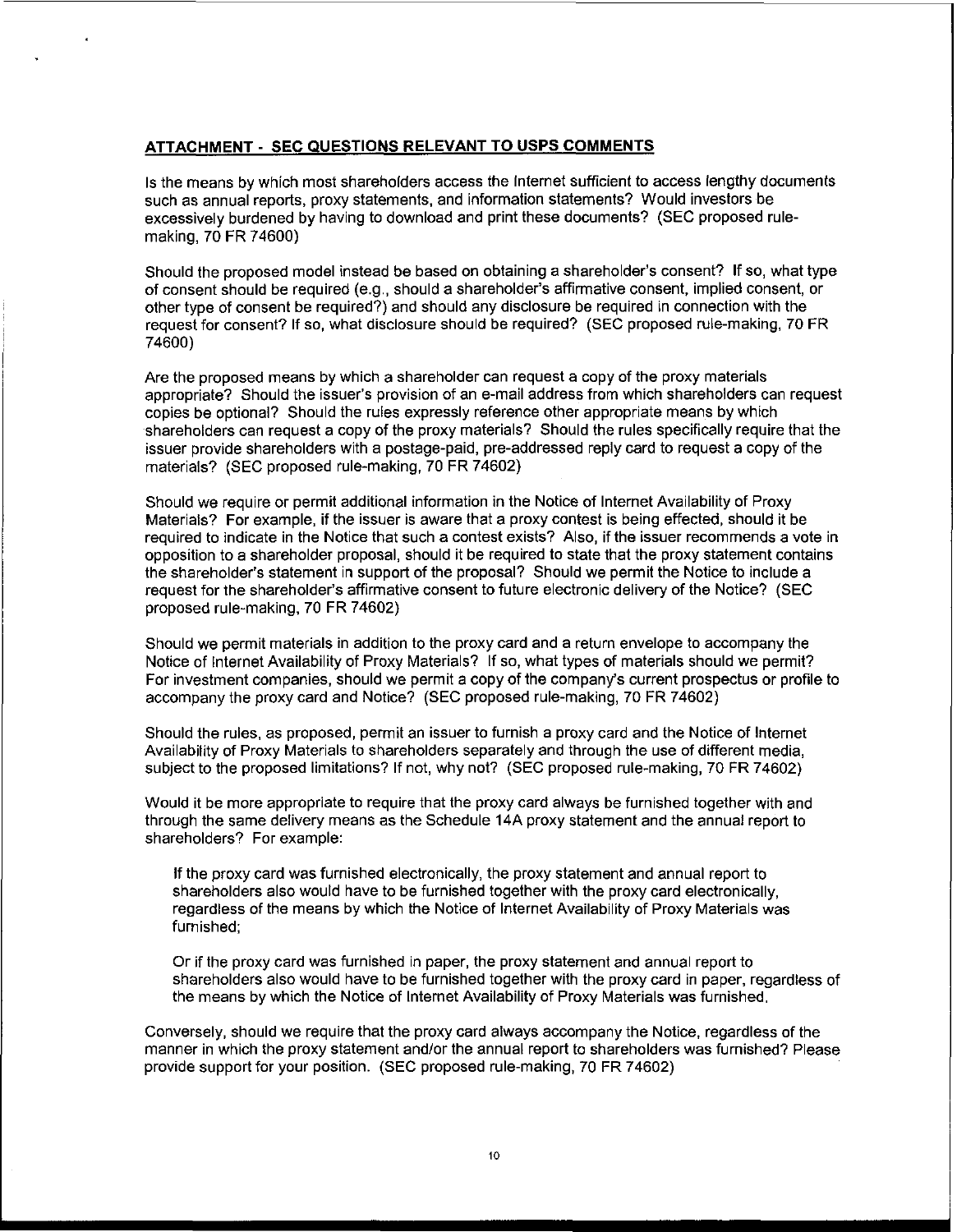Would a shareholder be more or less likely to access and review the proxy statement and annual report before voting if these documents were posted electronically on the lnternet Web site, but the proxy card was delivered to shareholders in paper with the Notice? (SEC proposed rule-making, 70 FR 74603)

If an issuer chooses to post its proxy card on an lnternet Web site, what, if any, technological difficulties would this present for voting the proxies? In this regard, please discuss the technology that is available, or may be developed, for posting proxy cards and voting through lnternet Web sites. Are additional rule changes necessary to facilitate the use of this technology? (SEC proposed rulemaking, 70 FR 74603)

A beneficial owner cannot, in most cases, execute a valid proxy because a beneficial owner is not the holder of record under state law. Instead, a beneficial owner typically submits voting instructions to its intermediary. If an issuer chose to post its proxy card on a Web site with other proxy materials, should the rules require the intermediary to establish its own lnternet Web site to post its request for voting instructions? Should the proxy materials be placed on that lnternet Web site as well? Should the intermediary be required to create its own Notice, or use some other means, to clarify to beneficial owners that they cannot execute the proxy available on the issuer's Web site? Should issuers adopt some means to prevent persons other than holders of record from being able to print or download the proxy card from its Web site? (SEC proposed rule-making, 70 FR 74603)

Should the issuer be able to make its proxy materials electronically available only on the EDGAR Web site? If so, how would it make the glossy annual report electronically available to shareholders? (SEC proposed rule-making, 70 FR 74604)

Should the rules, as proposed, require proxy materials posted on an lnternet Web site to be presented in a format that is substantially identical in appearance to the format used in paper copies of the materials? Are there any advantages to requiring or permitting the proxy materials to be posted electronically in HTML or ASCII format (e.g., would this lessen concerns about the ability of shareholders to easily download the materials or speed the downloading process)? Should issuers have to post their proxy materials in both PDF and HTML formats? (SEC proposed rule-making, 70 FR 74604)

Should there be additional specified requirements regarding the lnternet Web site posting of information? For example, should the alternative model specifically prohibit or require: preregistration by shareholders at the Web site before they are granted access to the proxy materials; the issuer's use of third-party Web sites to host the issuer's proxy materials; or the issuer's use of disclaimers of liability or responsibility for the information? (SEC proposed rule-making, 70 FR 74604)

Is the proposed requirement that an issuer provide requested paper copies by first class mail or other reasonably prompt means appropriate? Should an issuer have to provide the requested paper copy by more expedited means, such as overnight or two-day delivery? Should an issuer have more time to respond to requests for copies if it sends the Notice more than 30 days prior to the meeting? (SEC proposed rule-making, 70 FR 74604)

Should the proposed rules provide a mechanism for a shareholder that requests a copy of the proxy materials to indicate that he or she wants to continue receiving a copy of the issuer's proxy materials for every subsequent meeting where the issuer relies on the "notice and access" model until the shareholder subsequently advises the issuer otherwise? For example, should the rules require an issuer andlor intermediary to develop a list of shareholders who always want their materials in paper?